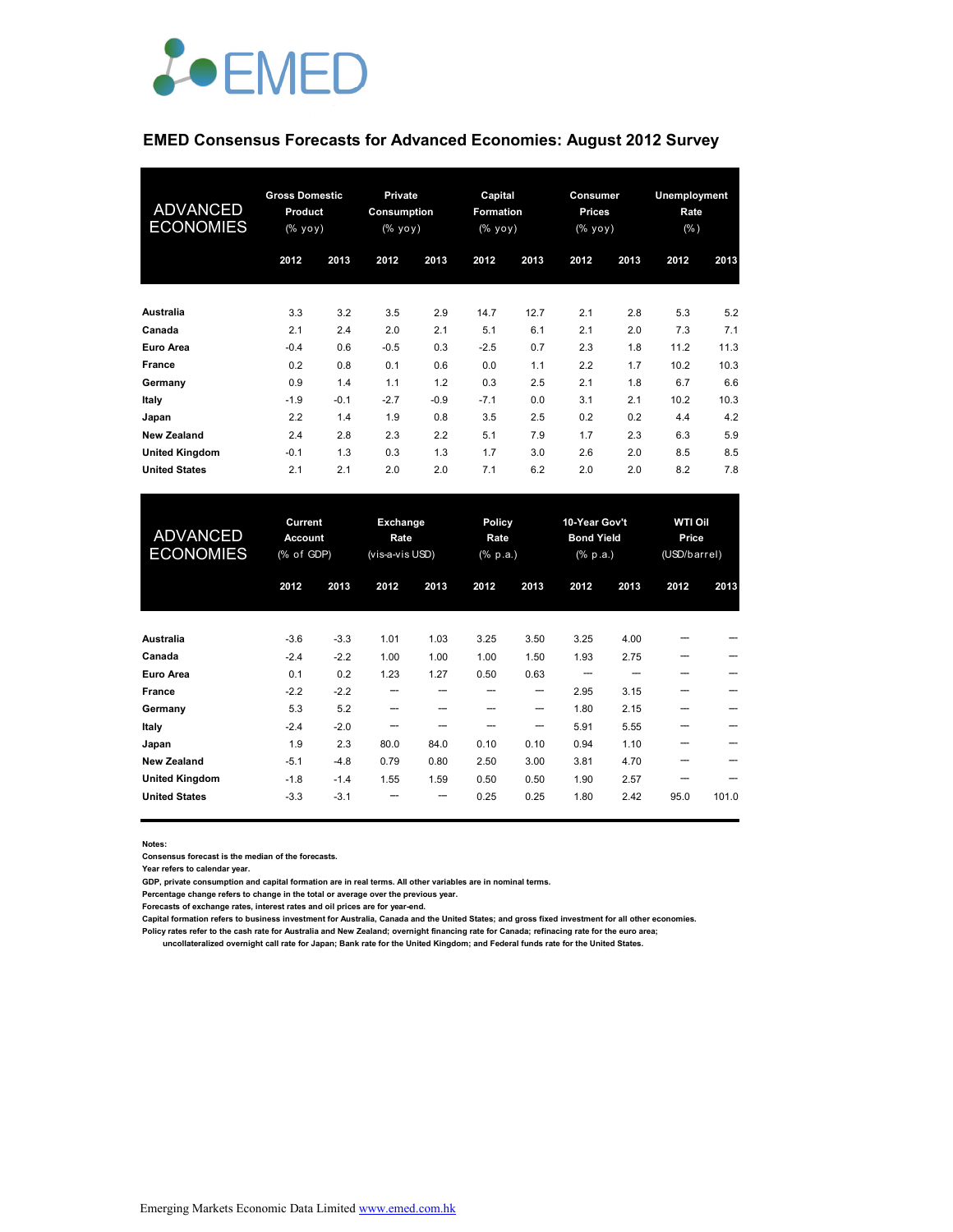

#### **EMED Consensus Forecasts for Emerging Markets: August 2012 Survey**

| <b>EMERGING</b><br><b>MARKETS</b> | <b>Gross Domestic</b><br>Product<br>$(%$ yoy)<br>2012<br>2013 |     | Private<br>Consumption<br>$(%$ yoy)<br>2012 | 2013 | Fixed<br>Investment<br>$(\%$ yoy)<br>2012 | 2013 | Consumer<br><b>Prices</b><br>$(%$ yoy)<br>2012 | 2013 | 2012     | <b>Unemployment</b><br>Rate<br>(%)<br>2013 |  |
|-----------------------------------|---------------------------------------------------------------|-----|---------------------------------------------|------|-------------------------------------------|------|------------------------------------------------|------|----------|--------------------------------------------|--|
|                                   |                                                               |     |                                             |      |                                           |      |                                                |      |          |                                            |  |
| Argentina                         | 3.4                                                           | 3.3 | 3.6                                         | 2.7  | $-1.6$                                    | 2.3  | 10.0                                           | 11.3 | 7.5      | 7.8                                        |  |
| <b>Brazil</b>                     | 2.7                                                           | 4.2 | 4.0                                         | 5.3  | 3.7                                       | 7.0  | 5.3                                            | 5.4  | 6.0      | 5.8                                        |  |
| Chile                             | 4.5                                                           | 4.5 | 5.1                                         | 4.9  | 7.7                                       | 8.0  | 3.2                                            | 3.0  | 6.9      | 6.9                                        |  |
| China                             | 8.0                                                           | 8.3 | 9.3                                         | 9.4  | 8.1                                       | 8.2  | 3.2                                            | 3.5  | 4.1      | 4.1                                        |  |
| Colombia                          | 4.8                                                           | 4.8 | 4.8                                         | 4.5  | 7.7                                       | 9.0  | 3.3                                            | 3.2  | 10.3     | 10.0                                       |  |
| <b>Czech Republic</b>             | $-0.5$                                                        | 1.7 | $-0.5$                                      | 1.3  | $-0.8$                                    | 1.9  | 3.3                                            | 2.2  | 7.5      | 8.0                                        |  |
| <b>Hong Kong</b>                  | 2.5                                                           | 4.5 | 3.8                                         | 4.2  | 4.7                                       | 5.0  | 4.1                                            | 3.5  | 3.7      | 3.6                                        |  |
| Hungary                           | $-0.5$                                                        | 1.2 | $-1.0$                                      | 0.3  | $-1.4$                                    | 1.0  | 5.5                                            | 3.7  | 11.1     | 11.3                                       |  |
| India                             | 6.4                                                           | 7.1 | 6.4                                         | 7.1  | 5.8                                       | 6.7  | 7.3                                            | 7.0  | $\cdots$ | ---                                        |  |
| Indonesia                         | 6.1                                                           | 6.4 | 4.9                                         | 5.1  | 9.0                                       | 9.5  | 4.7                                            | 5.3  | 6.5      | 6.4                                        |  |
| <b>Malaysia</b>                   | 4.3                                                           | 5.0 | 6.3                                         | 6.0  | 9.1                                       | 6.9  | 2.2                                            | 2.7  | 3.1      | 3.2                                        |  |
| Mexico                            | 3.7                                                           | 3.6 | 3.6                                         | 3.4  | 5.6                                       | 6.5  | 3.8                                            | 3.6  | 4.9      | 4.7                                        |  |
| <b>Philippines</b>                | 4.8                                                           | 4.8 | 5.3                                         | 5.1  | 6.5                                       | 6.0  | 3.3                                            | 4.0  | 7.2      | 7.4                                        |  |
| Poland                            | 2.7                                                           | 3.0 | 2.3                                         | 3.0  | 6.0                                       | 4.9  | 3.7                                            | 2.9  | 10.4     | 10.6                                       |  |
| Russia                            | 3.7                                                           | 3.9 | 4.6                                         | 4.6  | 5.8                                       | 6.0  | 5.3                                            | 6.4  | 6.3      | 6.1                                        |  |
| Singapore                         | 2.8                                                           | 4.3 | 4.1                                         | 4.5  | 5.6                                       | 4.1  | 4.2                                            | 3.1  | 2.2      | 2.0                                        |  |
| South Korea                       | 3.2                                                           | 4.0 | 2.5                                         | 3.0  | 3.0                                       | 4.0  | 2.8                                            | 3.0  | 3.3      | 3.3                                        |  |
| Taiwan                            | 2.5                                                           | 4.1 | 2.1                                         | 2.9  | $-1.5$                                    | 3.8  | 1.6                                            | 1.6  | 4.3      | 4.4                                        |  |
| Thailand                          | 5.0                                                           | 4.7 | 4.2                                         | 4.0  | 8.2                                       | 6.0  | 3.2                                            | 3.5  | 0.8      | 1.0                                        |  |
| Turkey                            | 3.0                                                           | 4.0 | 1.7                                         | 4.3  | 4.6                                       | 8.3  | 8.9                                            | 6.8  | 9.9      | 9.6                                        |  |

|                       | <b>Money</b> |      | <b>Merchandise</b> |      | <b>Merchandise</b> |      | Current        |        | <b>Exchange</b> |      |
|-----------------------|--------------|------|--------------------|------|--------------------|------|----------------|--------|-----------------|------|
| <b>EMERGING</b>       | Supply M2    |      | <b>Exports</b>     |      | <b>Imports</b>     |      | <b>Account</b> |        | Rate            |      |
| <b>MARKETS</b>        | (% yoy)      |      | (% yoy)            |      | $(%$ yoy)          |      | (% of GDP)     |        | (vis-a-vis USD) |      |
|                       | 2012         | 2013 | 2012               | 2013 | 2012               | 2013 | 2012           | 2013   | 2012            | 2013 |
|                       |              |      |                    |      |                    |      |                |        |                 |      |
| Argentina             | 23.6         | 24.3 | 2.6                | 4.0  | 1.4                | 4.9  | $-0.1$         | $-0.5$ | 4.68            | 5.17 |
| <b>Brazil</b>         | 14.8         | 14.0 | 5.0                | 7.8  | 7.1                | 10.0 | $-2.5$         | $-2.8$ | 1.90            | 1.89 |
| Chile                 | 15.4         | 14.6 | 4.9                | 5.1  | 5.0                | 8.1  | $-2.4$         | $-2.0$ | 498             | 508  |
| China                 | 14.0         | 13.5 | 8.5                | 10.8 | 10.2               | 12.9 | 2.5            | 2.3    | 6.29            | 6.12 |
| Colombia              | 13.7         | 14.5 | 4.2                | 6.4  | 6.5                | 10.4 | $-2.7$         | $-2.5$ | 1800            | 1820 |
| <b>Czech Republic</b> | 3.5          | 4.0  | 5.6                | 7.5  | 2.5                | 8.2  | $-2.1$         | $-2.1$ | 20.0            | 18.7 |
| Hong Kong             | 6.9          | 8.7  | 2.8                | 7.6  | 3.3                | 7.0  | 5.5            | 6.3    | 7.79            | 7.80 |
| Hungary               | 6.8          | 5.8  | 4.7                | 8.0  | 4.0                | 6.0  | 1.7            | 1.7    | 233             | 224  |
| India                 | 16.0         | 17.4 | 13.0               | 13.0 | 12.0               | 12.0 | $-3.4$         | $-3.0$ | 54.0            | 51.0 |
| Indonesia             | 15.1         | 15.3 | 8.2                | 10.5 | 12.3               | 11.8 | $-0.5$         | $-0.5$ | 9250            | 9200 |
| Malaysia              | 10.6         | 12.0 | 5.6                | 8.0  | 7.1                | 8.8  | 10.5           | 10.0   | 3.10            | 3.00 |
| Mexico                | 12.0         | 12.9 | 10.0               | 9.9  | 9.0                | 10.1 | $-1.0$         | $-1.4$ | 13.1            | 12.8 |
| Philippines           | 9.0          | 9.0  | 3.6                | 5.4  | 3.4                | 6.8  | 2.9            | 2.9    | 42.5            | 42.0 |
| Poland                | 8.1          | 10.0 | 4.1                | 5.2  | 3.4                | 5.1  | $-3.9$         | $-3.8$ | 3.37            | 3.15 |
| Russia                | 16.7         | 15.8 | 4.8                | 3.3  | 10.0               | 10.0 | 4.5            | 2.5    | 31.7            | 31.0 |
| Singapore             | 7.8          | 10.5 | 4.0                | 8.1  | 5.3                | 8.4  | 17.0           | 18.5   | 1.25            | 1.22 |
| South Korea           | 6.1          | 7.2  | 6.0                | 10.0 | 6.6                | 10.3 | 2.0            | 1.8    | 1135            | 1100 |
| Taiwan                | 5.5          | 5.8  | 1.6                | 7.6  | 1.3                | 7.8  | 7.4            | 6.9    | 29.8            | 29.5 |
| Thailand              | 11.5         | 9.9  | 7.0                | 10.5 | 9.3                | 9.0  | 0.8            | 1.6    | 31.1            | 30.5 |
| Turkey                | 14.7         | 15.0 | 9.0                | 9.3  | 2.1                | 7.3  | $-7.5$         | $-7.3$ | 1.79            | 1.76 |
|                       |              |      |                    |      |                    |      |                |        |                 |      |

**Notes:** 

**Consensus forecast is the median of the forecasts.**

**Year refers to calendar year except for India for which fiscal year (April to March) is used.**

**GDP, private consumption and fixed investment are in real terms. All other variables are in nominal terms.**

**Percentage change refers to change in the total or average over the previous year, except for money supply growth which is** 

 **based on year-end figures. Forecasts of exchange rates and interest rates are for year-end.**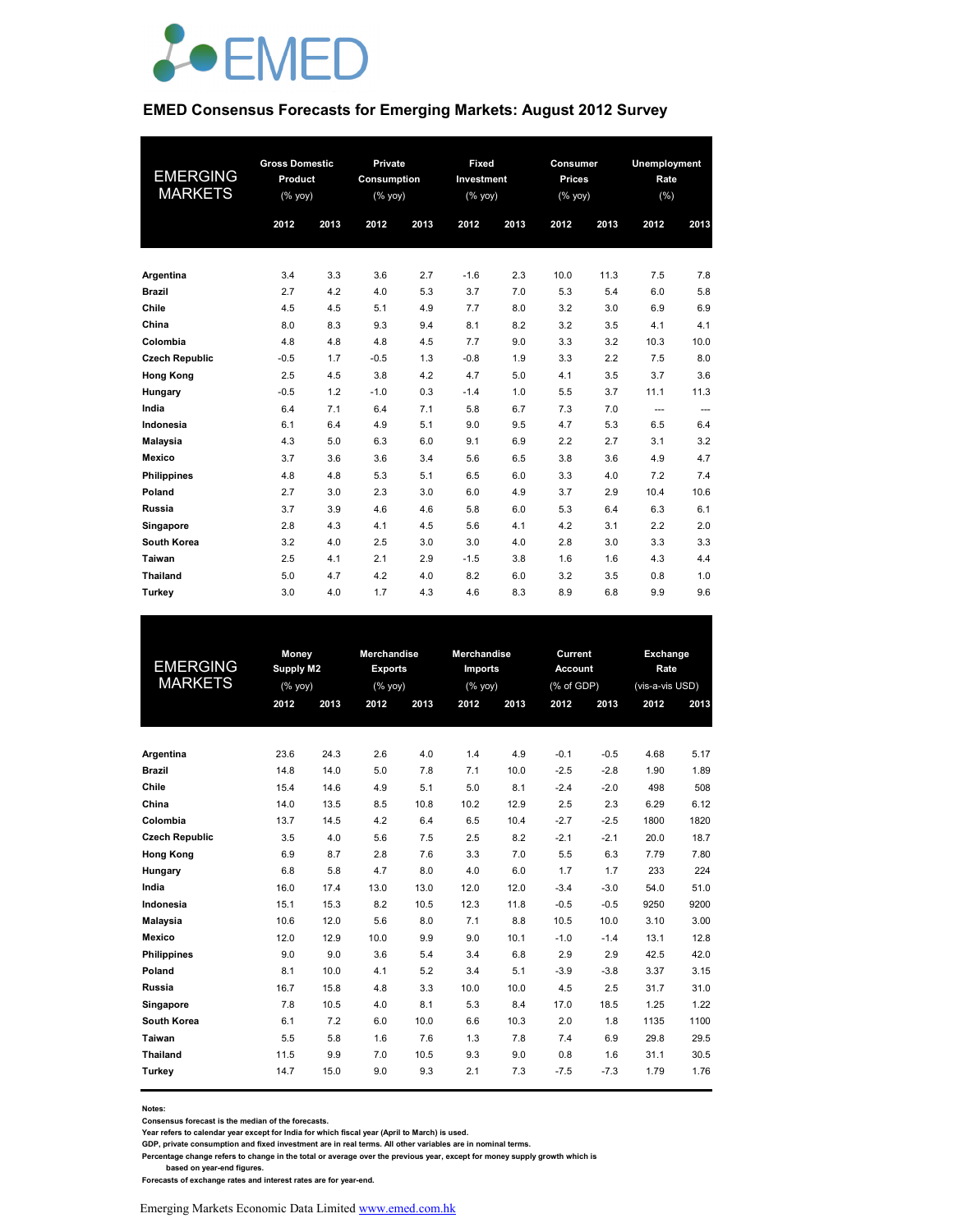

# **EMED Consensus Forecasts for the United States: August 2012 Survey**

| <b>UNITED STATES</b>             | <b>Gross Domestic</b><br>Product<br>(% yoy) |      | Consumer<br><b>Prices</b><br>$(\%$ yoy) |      | <b>UNITED STATES</b>                | <b>Gross Domestic</b><br>Product<br>(% yoy) |      | Consumer<br><b>Prices</b><br>(% yoy) |      |
|----------------------------------|---------------------------------------------|------|-----------------------------------------|------|-------------------------------------|---------------------------------------------|------|--------------------------------------|------|
|                                  | 2012                                        | 2013 | 2012                                    | 2013 |                                     | 2012                                        | 2013 | 2012                                 | 2013 |
|                                  |                                             |      |                                         |      |                                     |                                             |      |                                      |      |
| <b>ABN AMRO</b>                  | 2.0                                         | 2.0  | 1.8                                     | 1.6  | <b>ITOCHU Institute</b>             | 2.1                                         | 2.1  | 1.7                                  | 1.9  |
| <b>Action Economics</b>          | 2.2                                         | 2.3  | 2.1                                     | 2.4  | <b>KBC</b>                          | 1.9                                         | 2.1  | 1.9                                  | 2.0  |
| <b>AIB Global Treasury</b>       | 2.3                                         | 2.2  | 1.9                                     | 1.7  | KCIC                                | 1.9                                         | 2.2  | 1.8                                  | 1.7  |
| <b>Allianz</b>                   | 2.3                                         | 2.3  | 2.0                                     | 2.1  | <b>Kiel Economics</b>               | 2.1                                         | 2.0  | 2.0                                  | 2.2  |
| <b>Bank Julius Baer</b>          | 2.1                                         | 1.8  | 1.8                                     | 1.8  | Korea Investment & Securities       | 2.1                                         | 2.4  | 2.1                                  | 1.9  |
| <b>Bank of Ireland</b>           | 2.2                                         | 2.2  | 2.0                                     | 2.0  | <b>Mesirow Financial</b>            | 2.0                                         | 2.3  | 2.0                                  | 2.0  |
| <b>Barclays Capital</b>          | 2.2                                         | 2.1  | 1.9                                     | 2.1  | <b>Mizuho Securities</b>            | 2.0                                         | 1.3  | 1.8                                  | 1.7  |
| <b>BayernLB</b>                  | 2.1                                         | 2.0  | 2.1                                     | 2.2  | <b>Moody's Analytics</b>            | 2.2                                         | 2.3  | 2.1                                  | 2.0  |
| <b>BBVA</b>                      | 2.1                                         | 1.8  | 2.0                                     | 1.9  | Morgan Keegan                       | 2.8                                         | 3.1  | 2.5                                  | 2.6  |
| <b>Berenberg Capital Markets</b> | 1.8                                         | 1.8  | 2.3                                     | 2.0  | <b>Mortgage Bankers Association</b> | 1.9                                         | 2.3  | 2.2                                  | 2.2  |
| <b>BHF Bank</b>                  | 2.1                                         | 2.2  | 2.2                                     | 2.3  | <b>National Bank of Canada</b>      | 2.0                                         | 2.1  | 1.7                                  | 1.3  |
| <b>BMO Capital Markets</b>       | 2.2                                         | 2.0  | 2.0                                     | 2.1  | <b>Natixis</b>                      | 2.1                                         | 1.6  | 1.8                                  | 1.8  |
| <b>BNP Paribas</b>               | 2.0                                         | 2.1  | 2.0                                     | 1.8  | <b>NIESR</b>                        | 2.0                                         | 2.1  | 2.1                                  | 2.1  |
| <b>BWC Capital Markets</b>       | 2.1                                         | 2.3  | 2.4                                     | 2.0  | <b>NLI Research Institute</b>       | 2.2                                         | 2.1  | 1.9                                  | 1.6  |
| <b>Capital Economics</b>         | 2.0                                         | 2.0  | 1.8                                     | 1.1  | Nordea                              | 2.1                                         | 2.2  | 2.5                                  | 1.9  |
| <b>CIBC World Markets</b>        | 2.2                                         | 1.8  | 2.1                                     | 2.1  | <b>Northern Trust</b>               | 2.2                                         | 2.2  | 1.8                                  | 1.5  |
| <b>Comerica Bank</b>             | 2.2                                         | 1.9  | 2.1                                     | 1.9  | <b>PNC</b>                          | 2.1                                         | 2.3  | 2.2                                  | 2.3  |
| Commerzbank                      | 2.3                                         | 2.3  | 2.0                                     | 2.0  | Prometeia                           | 2.0                                         | 1.9  | 1.8                                  | 2.0  |
| <b>Credit Agricole</b>           | 2.2                                         | 2.3  | 2.2                                     | 2.2  | <b>Raymond James</b>                | 2.0                                         | 2.0  | 1.5                                  | 2.1  |
| <b>Credit Suisse</b>             | 2.2                                         | 2.3  | 2.1                                     | 1.5  | <b>Renaissance Capital</b>          | 2.1                                         | 2.2  | 2.5                                  | 2.5  |
| Daiwa Institute of Research      | 2.3                                         | 2.6  | 2.1                                     | 2.1  | Royal Bank of Canada                | 2.2                                         | 2.6  | 2.1                                  | 1.8  |
| <b>Danske Bank</b>               | 2.3                                         | 2.2  | 2.3                                     | 2.0  | <b>Royal Bank of Scotland</b>       | 2.3                                         | 2.5  | 2.3                                  | 2.3  |
| <b>DBS Bank</b>                  | 2.1                                         | 2.5  | 2.2                                     | 2.6  | <b>Schroders</b>                    | 2.2                                         | 1.8  | 2.2                                  | 1.7  |
| Deka Bank                        | 2.1                                         | 2.0  | 2.0                                     | 2.1  | <b>Scotia Capital</b>               | 2.1                                         | 1.9  | 1.9                                  | 2.2  |
| Desjardins                       | 2.0                                         | 2.0  | 2.0                                     | 2.0  | <b>Societe Generale</b>             | 2.0                                         | 1.8  | 1.9                                  | 1.4  |
| <b>DIW</b>                       | 1.9                                         | 1.6  | 2.3                                     | 1.8  | <b>Standard &amp; Poor's</b>        | 2.0                                         | 2.0  | 1.7                                  | 1.3  |
| <b>DnB NOR</b>                   | 1.8                                         | 2.0  | 1.8                                     | 1.7  | <b>Standard Chartered</b>           | 2.0                                         | 2.0  | 1.8                                  | 1.8  |
| <b>DZ Bank</b>                   | 2.0                                         | 2.0  | 2.4                                     | 2.8  | <b>TD Economics</b>                 | 2.1                                         | 2.1  | 1.9                                  | 1.6  |
| <b>Erste Group Bank AG</b>       | 2.0                                         | 2.0  | 2.0                                     | 1.7  | <b>UniCredit Group</b>              | 2.2                                         | 2.4  | 2.3                                  | 2.2  |
| <b>Experian Economics</b>        | 2.2                                         | 2.6  | 2.0                                     | 2.5  | <b>UOB</b>                          | 1.5                                         | 1.5  | 2.2                                  | 2.6  |
| <b>Fannie Mae</b>                | 2.2                                         | 2.0  | 1.9                                     | 1.9  |                                     |                                             |      |                                      |      |
| <b>First Trust Advisors</b>      | 2.4                                         | 2.8  | 2.2                                     | 3.6  | <b>CONSENSUS</b>                    |                                             |      |                                      |      |
| <b>Freddie Mac</b>               | 2.1                                         | 3.0  | 1.7                                     | 2.0  | Median                              | 2.1                                         | 2.1  | 2.0                                  | 2.0  |
| Handelsbanken                    | 2.3                                         | 2.4  | 1.9                                     | 2.0  | Mean                                | 2.1                                         | 2.1  | 2.0                                  | 2.0  |
| <b>IFO Munich Institute</b>      | 2.2                                         | 2.3  | 2.4                                     | 2.2  | High                                | 2.8                                         | 3.1  | 2.5                                  | 3.6  |
| <b>ING</b>                       | 2.2                                         | 2.0  | 2.2                                     | 2.5  | Low                                 | 1.5                                         | 1.3  | 1.5                                  | 1.1  |
| Intesa Sanpaolo                  | 2.1                                         | 1.7  | 2.2                                     | 1.7  | <b>Standard Deviation</b>           | 0.2                                         | 0.3  | 0.2                                  | 0.4  |
| Continues in the next column     |                                             |      |                                         |      |                                     |                                             |      |                                      |      |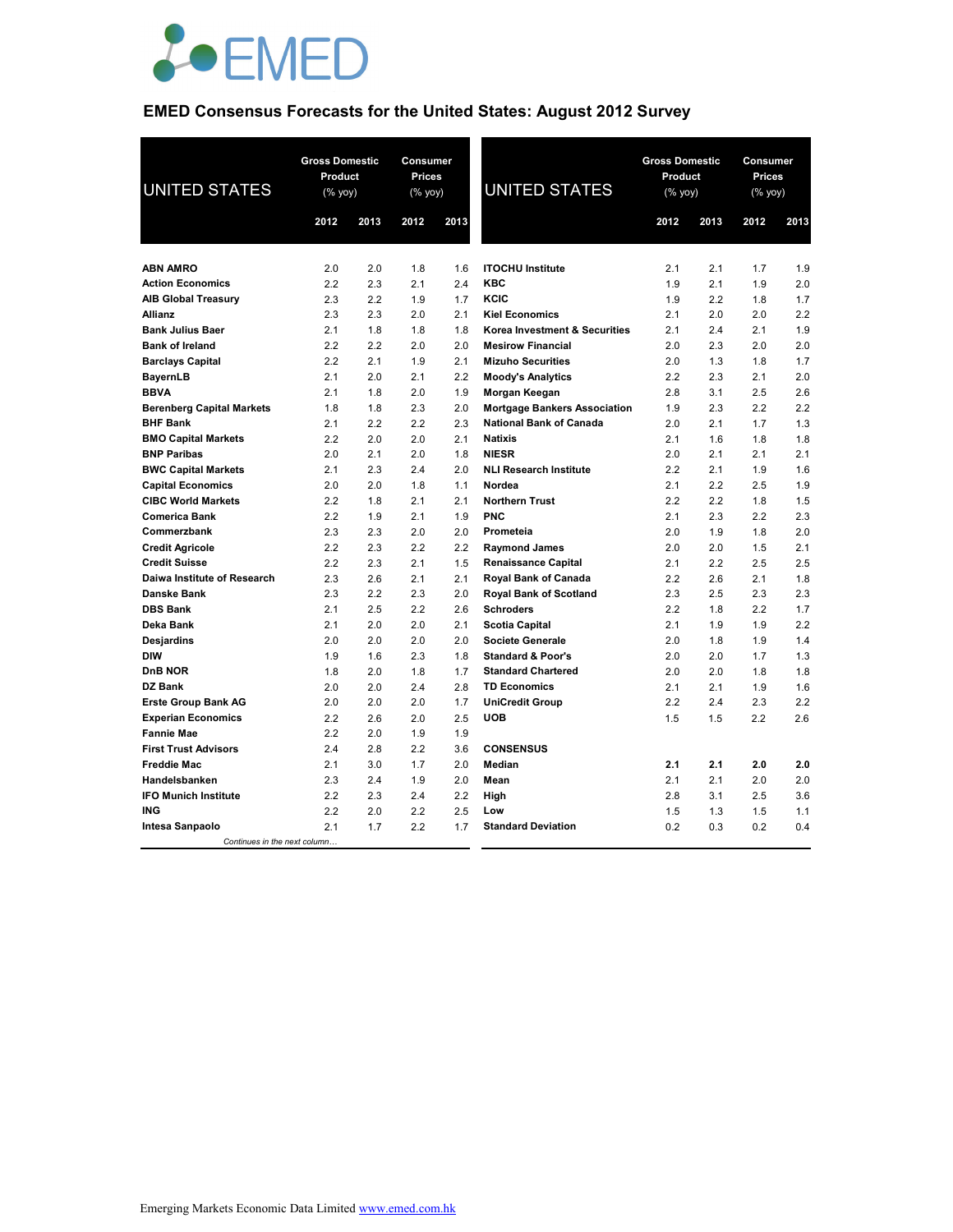

# **EMED Consensus Forecasts for the Euro Area: August 2012 Survey**

| <b>EURO AREA</b>                 |        | <b>Gross Domestic</b><br><b>Consumer</b><br>Product<br><b>Prices</b><br>(% yoy)<br>(% yoy) |      |      | <b>EURO AREA</b>                | <b>Gross Domestic</b><br>Product<br>(% yoy) |        | Consumer<br><b>Prices</b><br>$(% \mathsf{Y}^{\prime }\cap \mathsf{Y}^{\prime })$ (% $\mathsf{Y}^{\prime }\cap \mathsf{Y}^{\prime }$ |      |
|----------------------------------|--------|--------------------------------------------------------------------------------------------|------|------|---------------------------------|---------------------------------------------|--------|-------------------------------------------------------------------------------------------------------------------------------------|------|
|                                  | 2012   | 2013                                                                                       | 2012 | 2013 |                                 | 2012                                        | 2013   | 2012                                                                                                                                | 2013 |
|                                  |        |                                                                                            |      |      |                                 |                                             |        |                                                                                                                                     |      |
| <b>ABN AMRO</b>                  | $-0.5$ | 0.2                                                                                        | 2.3  | 1.4  | <b>ING</b>                      | $-0.4$                                      | 0.9    | 2.4                                                                                                                                 | 1.7  |
| <b>Action Economics</b>          | $-0.7$ | 0.1                                                                                        | 2.3  | 1.8  | Intesa Sanpaolo                 | $-0.4$                                      | 0.5    | 2.4                                                                                                                                 | 1.8  |
| <b>AIB Global Treasury</b>       | $-0.5$ | 0.6                                                                                        | 1.8  | 1.8  | <b>KBC</b>                      | $-0.5$                                      | 0.6    | 2.3                                                                                                                                 | 1.8  |
| <b>Allianz</b>                   | 0.0    | 1.3                                                                                        | 2.4  | 1.7  | KCIC                            | $-0.7$                                      | 0.5    | 1.9                                                                                                                                 | 1.8  |
| <b>Bank Julius Baer</b>          | $-0.5$ | 0.2                                                                                        | 2.4  | 1.5  | <b>Kiel Economics</b>           | $-0.4$                                      | 0.9    | 2.2                                                                                                                                 | 1.8  |
| <b>Bank of Ireland</b>           | $-0.4$ | 0.5                                                                                        | 2.4  | 1.6  | Korea Investment & Securities   | $-0.3$                                      | 0.9    | 2.0                                                                                                                                 | 1.6  |
| <b>Barclays Capital</b>          | $-0.3$ | 0.8                                                                                        | 2.3  | 1.8  | <b>Mizuho Securities</b>        | $-0.2$                                      | 0.7    | 2.2                                                                                                                                 | 1.4  |
| <b>BayernLB</b>                  | $-0.3$ | 0.8                                                                                        | 2.2  | 1.8  | Monte Dei Paschi Di Siena       | $-0.5$                                      | 0.6    | 2.2                                                                                                                                 | 1.8  |
| <b>BBVA</b>                      | $-0.3$ | 0.3                                                                                        | 2.3  | 1.4  | <b>Natixis</b>                  | $-0.5$                                      | 0.3    | 2.4                                                                                                                                 | 1.8  |
| <b>Berenberg Capital Markets</b> | $-0.4$ | 1.1                                                                                        | 2.3  | 1.6  | <b>NIESR</b>                    | $-0.4$                                      | 0.5    | 2.7                                                                                                                                 | 2.2  |
| <b>BHF Bank</b>                  | $-0.3$ | 0.8                                                                                        | 2.4  | 1.9  | <b>NLI Research Institute</b>   | $-0.4$                                      | 0.6    | 2.3                                                                                                                                 | 1.8  |
| <b>BMO Capital Markets</b>       | $-0.5$ | 0.4                                                                                        | 2.3  | 1.9  | Nordea                          | $-0.6$                                      | 0.7    | 2.3                                                                                                                                 | 1.8  |
| <b>BNP Paribas</b>               | $-0.4$ | 0.7                                                                                        | 2.3  | 1.8  | Prometeia                       | $-0.5$                                      | 0.5    | 2.3                                                                                                                                 | 1.6  |
| <b>BWC Capital Markets</b>       | $-0.5$ | 1.0                                                                                        | 2.1  | 1.8  | <b>Renaissance Capital</b>      | $-0.5$                                      | 1.2    | 2.2                                                                                                                                 | 1.7  |
| <b>Capital Economics</b>         | $-1.0$ | $-2.5$                                                                                     | 2.0  | 0.7  | <b>Roubini Global Economics</b> | $-0.5$                                      | $-0.4$ | 2.3                                                                                                                                 | 1.7  |
| Commerzbank                      | $-0.4$ | 0.0                                                                                        | 2.6  | 1.9  | <b>Royal Bank of Canada</b>     | $-0.4$                                      | 0.9    | 2.4                                                                                                                                 | 1.5  |
| <b>Credit Agricole</b>           | $-0.3$ | 0.8                                                                                        | 2.4  | 1.8  | <b>Royal Bank of Scotland</b>   | $-0.1$                                      | 0.7    | 2.3                                                                                                                                 | 1.5  |
| <b>Credit Suisse</b>             | $-0.5$ | 0.5                                                                                        | 2.5  | 2.0  | <b>Schroders</b>                | $-0.2$                                      | $-0.7$ | 2.3                                                                                                                                 | 1.7  |
| <b>Danske Bank</b>               | $-0.3$ | 0.5                                                                                        | 2.5  | 1.8  | <b>Scotia Capital</b>           | $-0.7$                                      | 0.3    | 1.7                                                                                                                                 | 1.9  |
| <b>DBS Bank</b>                  | $-0.6$ | 0.0                                                                                        | 2.1  | 1.7  | <b>Societe Generale</b>         | $-0.5$                                      | 0.0    | 2.3                                                                                                                                 | 2.0  |
| Deka Bank                        | $-0.5$ | 0.2                                                                                        | 2.3  | 1.7  | <b>Standard Chartered</b>       | $-0.8$                                      | 0.6    | 2.4                                                                                                                                 | 1.6  |
| <b>DIW</b>                       | $-0.4$ | 0.6                                                                                        | 2.3  | 1.7  | <b>TD Economics</b>             | $-0.4$                                      | 0.9    | 2.2                                                                                                                                 | 1.9  |
| <b>DnB NOR</b>                   | 0.2    | 1.2                                                                                        | 2.0  | 1.6  | <b>UniCredit Group</b>          | $-0.4$                                      | 0.6    | 2.4                                                                                                                                 | 1.8  |
| <b>DZ Bank</b>                   | $-0.4$ | 0.0                                                                                        | 2.4  | 2.5  |                                 |                                             |        |                                                                                                                                     |      |
| <b>Erste Group Bank AG</b>       | $-0.2$ | 1.1                                                                                        | 2.1  | 1.6  | <b>CONSENSUS</b>                |                                             |        |                                                                                                                                     |      |
| <b>ETLA</b>                      | $-0.7$ | 0.8                                                                                        | 2.2  | 1.9  | Median                          | $-0.4$                                      | 0.6    | 2.3                                                                                                                                 | 1.8  |
| <b>EUROFER</b>                   | $-0.2$ | 1.1                                                                                        | 2.4  | 1.8  | Mean                            | $-0.4$                                      | 0.5    | 2.3                                                                                                                                 | 1.7  |
| <b>Experian Economics</b>        | $-0.5$ | 0.9                                                                                        | 2.1  | 1.9  | High                            | 0.2                                         | 1.3    | 2.7                                                                                                                                 | 2.5  |
| Handelsbanken                    | $-0.2$ | 0.8                                                                                        | 2.4  | 1.8  | Low                             | $-1.0$                                      | $-2.5$ | 1.7                                                                                                                                 | 0.7  |
| <b>IFO Munich Institute</b>      | $-0.3$ | 1.1                                                                                        | 2.3  | 1.8  | <b>Standard Deviation</b>       | 0.2                                         | 0.6    | 0.2                                                                                                                                 | 0.2  |
| Continues in the next column     |        |                                                                                            |      |      |                                 |                                             |        |                                                                                                                                     |      |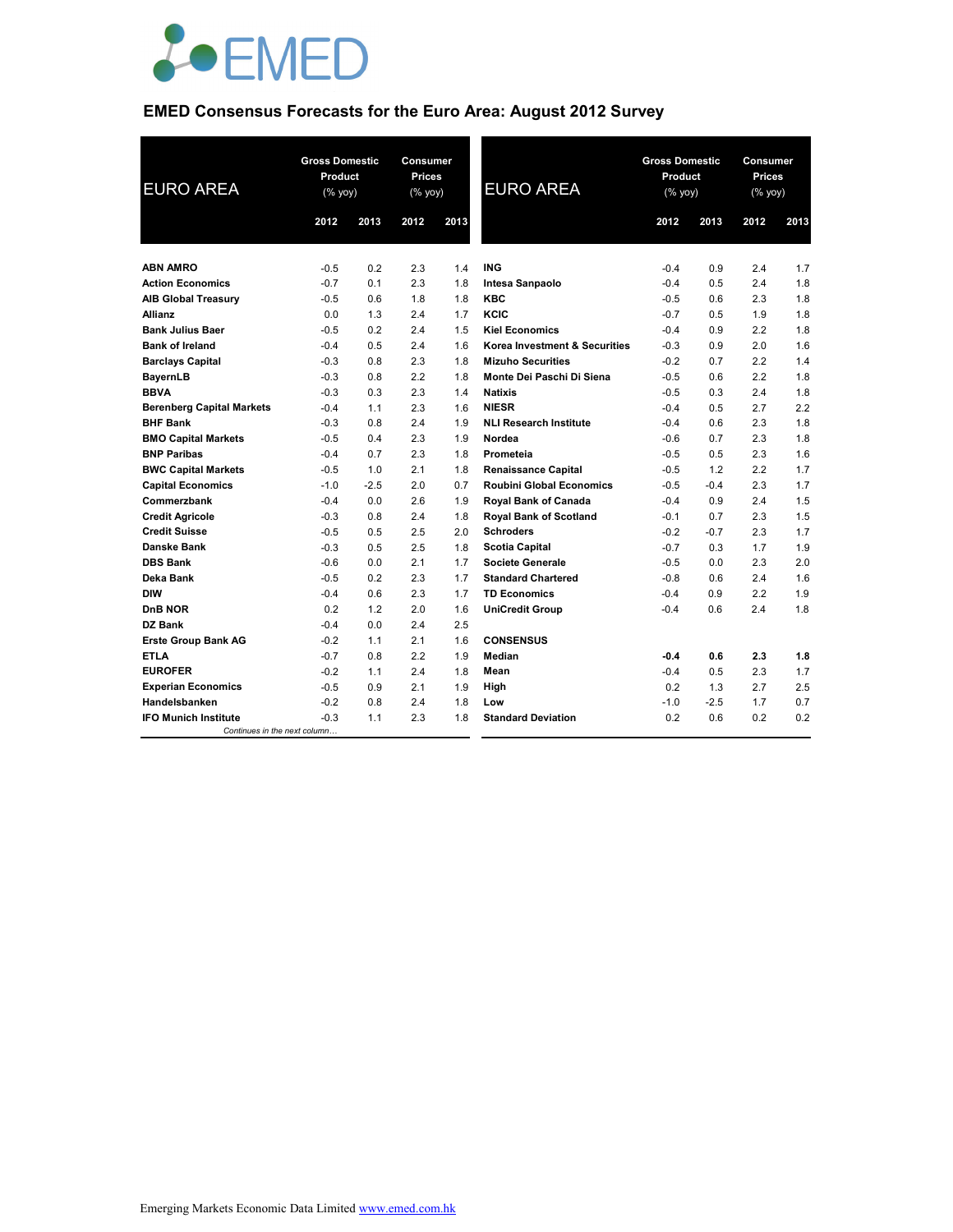

# **EMED Consensus Forecasts for Japan: August 2012 Survey**

| <b>JAPAN</b>                                        | <b>Gross Domestic</b><br>Product<br>(% yoy)<br>2013<br>2012 |            | Consumer<br>Prices<br>(% yoy)<br>2012<br>2013 |            | <b>JAPAN</b>                           | <b>Gross Domestic</b><br>Product<br>(% yoy)<br>2012<br>2013 |            | Consumer<br><b>Prices</b><br>(% yoy)<br>2012<br>2013 |               |
|-----------------------------------------------------|-------------------------------------------------------------|------------|-----------------------------------------------|------------|----------------------------------------|-------------------------------------------------------------|------------|------------------------------------------------------|---------------|
|                                                     |                                                             |            |                                               |            |                                        |                                                             |            |                                                      |               |
| <b>ABN AMRO</b>                                     |                                                             |            |                                               |            |                                        |                                                             |            |                                                      |               |
|                                                     | 2.5                                                         | 1.5        | 0.4                                           | 0.6        | Intesa Sanpaolo                        | 2.2                                                         | 1.8        | 0.4                                                  | $-0.9$<br>0.2 |
| <b>Action Economics</b>                             | 1.5                                                         | 1.8        | 0.2                                           | 0.5        | <b>ITOCHU Institute</b><br><b>JCER</b> | 2.6                                                         | 1.2        | 0.1                                                  |               |
| <b>AIB Global Treasury</b><br><b>Allianz</b>        | 2.3<br>2.1                                                  | 1.0<br>1.8 | 0.0<br>0.3                                    | 0.2<br>0.0 | <b>KBC</b>                             | 1.9<br>2.2                                                  | 1.2<br>1.4 | 0.1<br>0.1                                           | 0.4<br>0.1    |
| <b>Bank Julius Baer</b>                             | 2.6                                                         | 1.4        | 0.2                                           | $-0.3$     | KCIC                                   | 1.6                                                         |            | $-0.4$                                               | 0.2           |
|                                                     | 2.9                                                         | 1.7        | 0.1                                           | 0.2        | <b>Kiel Economics</b>                  | 2.5                                                         | 1.4<br>1.3 | $-0.4$                                               | $-0.2$        |
| <b>Barclays Capital</b>                             | 2.4                                                         | 1.3        | 0.1                                           | 0.0        | <b>Mizuho Securities</b>               | 2.1                                                         | 1.3        | $-0.2$                                               | $-0.2$        |
| <b>BayernLB</b><br><b>BBVA</b>                      | 2.4                                                         | 1.4        | 0.2                                           | 0.1        | <b>Moody's Analytics</b>               | 2.3                                                         | 1.3        | 0.3                                                  | 0.1           |
|                                                     | 1.7                                                         | 1.1        | 0.5                                           | 1.1        | <b>Natixis</b>                         | 2.3                                                         | 1.0        | 0.2                                                  | 0.1           |
| <b>Berenberg Capital Markets</b><br><b>BHF Bank</b> | 2.1                                                         | 1.2        | 0.2                                           | $-0.2$     | <b>NIESR</b>                           | 2.3                                                         | 1.2        | $-0.3$                                               | $-0.3$        |
| <b>BMO Capital Markets</b>                          | 2.4                                                         | 1.2        | 0.0                                           | $-0.1$     | <b>NLI Research Institute</b>          | 2.7                                                         | 1.5        | 0.2                                                  | 0.2           |
| <b>BNP Paribas</b>                                  | 2.1                                                         | 0.7        | 0.4                                           | 0.3        | Nordea                                 | 2.0                                                         | 1.5        | $-0.4$                                               | $-0.2$        |
| <b>BWC Capital Markets</b>                          | 1.5                                                         | 1.5        | 0.0                                           | 0.4        | Prometeia                              | 2.2                                                         | 2.2        | 0.4                                                  | 0.6           |
| <b>Capital Economics</b>                            | 1.5                                                         | 1.0        | $-0.1$                                        | 0.0        | <b>Roubini Global Economics</b>        | 1.8                                                         | 1.1        | 0.3                                                  | $-0.1$        |
| Commerzbank                                         | 1.9                                                         | 1.8        | 0.3                                           | 0.5        | <b>Royal Bank of Scotland</b>          | 2.6                                                         | 1.5        | 0.2                                                  | $-0.1$        |
| <b>Credit Agricole</b>                              | 2.5                                                         | 1.1        | 0.4                                           | 0.5        | <b>Schroders</b>                       | 2.0                                                         | 1.5        | $-0.2$                                               | 0.0           |
| <b>Credit Suisse</b>                                | 2.2                                                         | 1.3        | 0.0                                           | $-0.2$     | <b>Scotia Capital</b>                  | 2.3                                                         | 1.5        | 0.1                                                  | 0.3           |
| Daiwa Institute of Research                         | 2.4                                                         | 1.3        | 0.1                                           | 0.2        | <b>Societe Generale</b>                | 2.8                                                         | 2.0        | 0.3                                                  | 0.6           |
| <b>Danske Bank</b>                                  | 2.3                                                         | 1.6        | 0.0                                           | 0.2        | <b>Standard Chartered</b>              | 2.2                                                         | 2.0        | 0.2                                                  | 0.3           |
| <b>DBS Bank</b>                                     | 2.3                                                         | 1.5        | 0.5                                           | 0.2        | <b>TD Economics</b>                    | 1.6                                                         | 1.8        | 0.2                                                  | 0.3           |
| Deka Bank                                           | 2.6                                                         | 1.6        | 0.0                                           | 0.3        | <b>UOB</b>                             | 2.0                                                         | 1.5        | $-0.1$                                               | 0.3           |
| <b>DIW</b>                                          | 2.6                                                         | 1.2        | 0.4                                           | 0.0        |                                        |                                                             |            |                                                      |               |
| DnB NOR                                             | 1.8                                                         | 1.7        | $-0.1$                                        | $-0.1$     | <b>CONSENSUS</b>                       |                                                             |            |                                                      |               |
| DZ Bank                                             | 2.5                                                         | 1.4        | 0.2                                           | 0.2        | Median                                 | 2.2                                                         | 1.4        | 0.2                                                  | 0.2           |
| <b>Erste Group Bank AG</b>                          | 2.0                                                         | 1.7        | 0.0                                           | 0.0        | Mean                                   | 2.2                                                         | 1.4        | 0.1                                                  | 0.1           |
| <b>Experian Economics</b>                           | 1.7                                                         | 1.7        | 0.2                                           | 0.5        | High                                   | 2.9                                                         | 2.2        | 0.5                                                  | 1.1           |
| <b>IFO Munich Institute</b>                         | 1.9                                                         | 1.5        | $-0.1$                                        | 0.1        | Low                                    | 1.5                                                         | 0.7        | $-0.4$                                               | $-0.9$        |
| <b>ING</b>                                          | 2.1                                                         | 1.4        | 0.3                                           | $-0.1$     | <b>Standard Deviation</b>              | 0.4                                                         | 0.3        | 0.2                                                  | 0.3           |
| Continues in the next column                        |                                                             |            |                                               |            |                                        |                                                             |            |                                                      |               |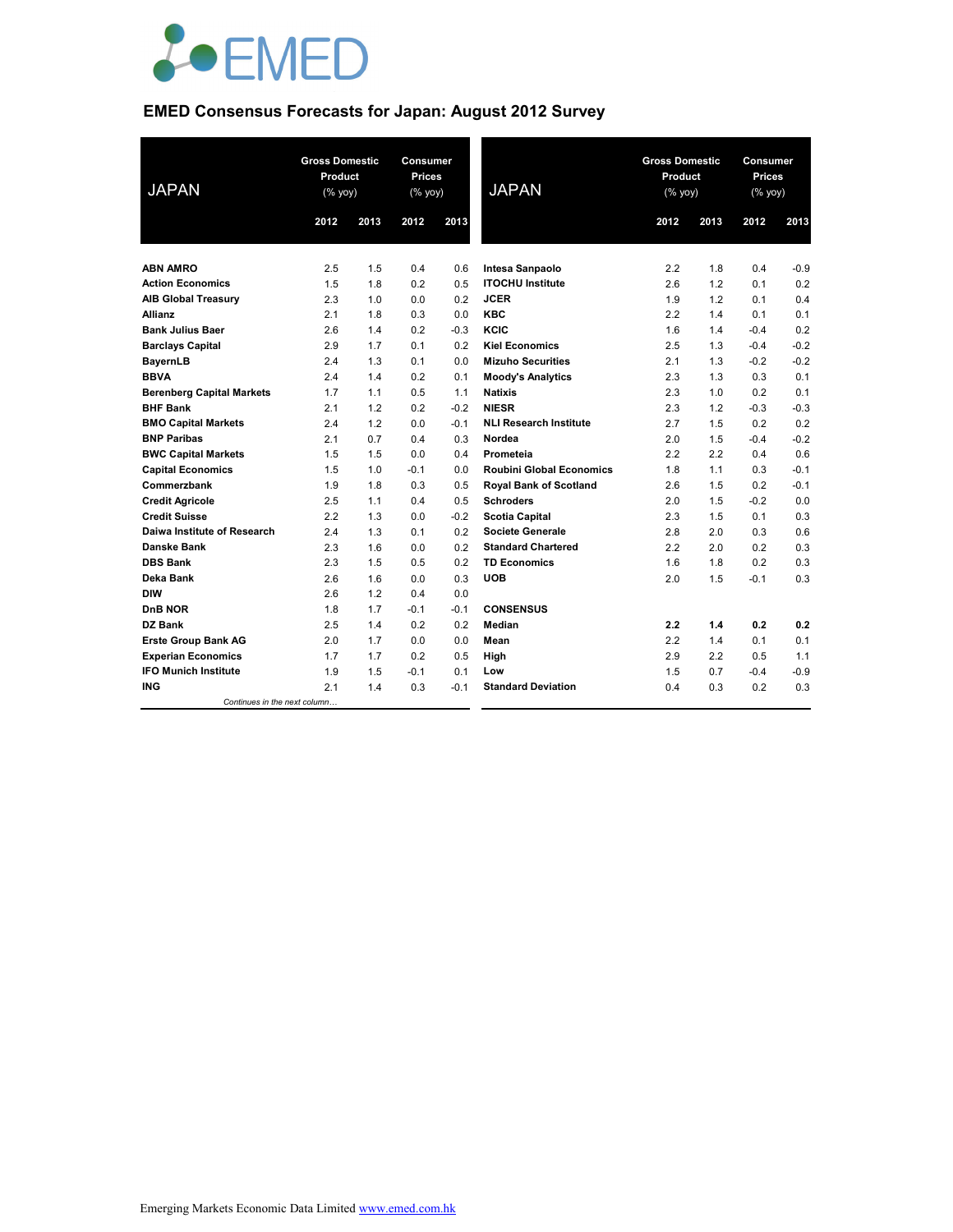

# **EMED Consensus Forecasts for China: August 2012 Survey**

| <b>CHINA</b>                     | <b>Gross Domestic</b><br>Product<br>$(% \mathsf{Y}^{\prime }\mathsf{Y}^{\prime }\mathsf{Y}^{\prime })$ |      | Consumer<br><b>Prices</b><br>(% yoy) |      | <b>CHINA</b>                    | <b>Gross Domestic</b><br>Product<br>(% yoy) |      | Consumer<br><b>Prices</b><br>(% yoy) |      |
|----------------------------------|--------------------------------------------------------------------------------------------------------|------|--------------------------------------|------|---------------------------------|---------------------------------------------|------|--------------------------------------|------|
|                                  | 2012                                                                                                   | 2013 | 2012                                 | 2013 |                                 | 2012                                        | 2013 | 2012                                 | 2013 |
|                                  |                                                                                                        |      |                                      |      |                                 |                                             |      |                                      |      |
| <b>ABN AMRO</b>                  | 8.0                                                                                                    | 8.0  | 3.5                                  | 5.0  | <b>ING</b>                      | 8.1                                         | 8.4  | 3.0                                  | 3.0  |
| <b>Action Economics</b>          | 8.0                                                                                                    | 8.4  | 3.2                                  | 3.5  | Intesa Sanpaolo                 | 7.9                                         | 8.4  | 3.1                                  | 2.9  |
| <b>Allianz</b>                   | 8.0                                                                                                    | 8.3  | 3.3                                  | 3.0  | <b>JP Morgan</b>                | 7.7                                         | 8.5  | 2.7                                  | 3.5  |
| <b>ANZ</b>                       | 8.2                                                                                                    | 8.5  | 3.0                                  | 4.0  | <b>KBC</b>                      | 8.1                                         | 8.3  | 3.6                                  | 3.9  |
| <b>Bank Julius Baer</b>          | 7.8                                                                                                    | 8.7  | 3.2                                  | 3.0  | <b>KBL</b>                      | 8.2                                         | 8.3  | 3.3                                  | 3.5  |
| <b>Bank of East Asia</b>         | 7.9                                                                                                    | 8.5  | 2.8                                  | 4.3  | KCIC                            | 8.3                                         | 8.6  | 3.4                                  | 4.1  |
| <b>Barclays Capital</b>          | 7.9                                                                                                    | 8.4  | 2.9                                  | 4.0  | <b>Kiel Economics</b>           | 8.0                                         | 8.0  | 4.0                                  | 4.5  |
| <b>BBVA</b>                      | 7.8                                                                                                    | 8.3  | 3.0                                  | 3.6  | Korea Investment and Securities | 8.2                                         | 8.8  | 3.3                                  | 3.0  |
| <b>Berenberg Capital Markets</b> | 8.2                                                                                                    | 8.5  | 3.4                                  | 3.9  | <b>Moody's Analytics</b>        | 8.0                                         | 7.7  | 3.5                                  | 3.0  |
| <b>BMO Capital Markets</b>       | 7.9                                                                                                    | 8.3  | 3.0                                  | 3.3  | <b>Natixis</b>                  | 8.0                                         | 8.1  | 2.7                                  | 3.9  |
| <b>BNP Paribas</b>               | 8.0                                                                                                    | 8.7  | 3.0                                  | 4.0  | <b>NIESR</b>                    | 7.8                                         | 7.8  | 3.0                                  | 2.6  |
| <b>BWC Capital Markets</b>       | 8.2                                                                                                    | 8.5  | 3.5                                  | 4.0  | <b>NLI Research Institute</b>   | 8.1                                         | 9.0  | 2.9                                  | 4.1  |
| <b>Capital Economics</b>         | 8.0                                                                                                    | 8.0  | 3.0                                  | 3.3  | Nordea                          | 8.0                                         | 8.3  | 3.8                                  | 4.2  |
| <b>CICC</b>                      | 7.8                                                                                                    | 8.3  | 2.8                                  | 3.3  | <b>Renaissance Capital</b>      | 8.0                                         | 7.5  | 3.5                                  | 2.8  |
| Commerzbank                      | 7.5                                                                                                    | 7.5  | 3.5                                  | 3.5  | <b>Roubini Global Economics</b> | 7.8                                         | 7.5  | 2.8                                  | 3.2  |
| <b>Credit Agricole</b>           | 8.0                                                                                                    | 8.5  | 3.4                                  | 4.0  | <b>Royal Bank of Scotland</b>   | 8.3                                         | 8.4  | 3.7                                  | 4.5  |
| <b>Credit Suisse</b>             | 7.7                                                                                                    | 7.9  | 2.3                                  | 1.8  | <b>Scotia Capital</b>           | 7.8                                         | 8.2  | 4.0                                  | 4.4  |
| Daiwa Institute of Research      | 8.3                                                                                                    | 7.5  | 3.0                                  | 3.5  | Societe Generale                | 7.9                                         | 7.7  | 2.9                                  | 4.0  |
| <b>Danske Bank</b>               | 8.2                                                                                                    | 9.1  | 2.9                                  | 3.1  | <b>Standard Chartered</b>       | 8.1                                         | 8.7  | 2.0                                  | 3.6  |
| <b>DBS Bank</b>                  | 8.5                                                                                                    | 8.8  | 4.0                                  | 4.0  | <b>UniCredit Group</b>          | 8.0                                         | 8.8  | 3.2                                  | 3.0  |
| Deka Bank                        | 7.9                                                                                                    | 8.0  | 3.0                                  | 3.2  | <b>UOB</b>                      | 8.0                                         | 8.3  | 3.0                                  | 2.3  |
| <b>DIW</b>                       | 7.9                                                                                                    | 8.0  | 3.6                                  | 3.5  |                                 |                                             |      |                                      |      |
| <b>DnB NOR</b>                   | 8.0                                                                                                    | 7.5  | 3.8                                  | 4.0  | <b>CONSENSUS</b>                |                                             |      |                                      |      |
| DZ Bank                          | 8.2                                                                                                    | 8.8  | 2.9                                  | 3.4  | Median                          | 8.0                                         | 8.3  | 3.2                                  | 3.5  |
| <b>Emerging Advisors Group</b>   | 7.5                                                                                                    | 7.9  | 3.4                                  | 3.0  | Mean                            | 8.0                                         | 8.3  | 3.2                                  | 3.5  |
| <b>Erste Group Bank AG</b>       | 8.2                                                                                                    | 8.8  | 3.3                                  | 3.0  | High                            | 8.5                                         | 9.1  | 4.0                                  | 5.0  |
| <b>Experian Economics</b>        | 7.8                                                                                                    | 8.0  | 3.5                                  | 3.8  | Low                             | 7.5                                         | 7.5  | 2.0                                  | 1.8  |
| <b>ICBC</b> International        | 8.0                                                                                                    | 8.3  | 3.1                                  | 3.3  | <b>Standard Deviation</b>       | 0.2                                         | 0.4  | 0.4                                  | 0.6  |
| Continues in the next column     |                                                                                                        |      |                                      |      |                                 |                                             |      |                                      |      |